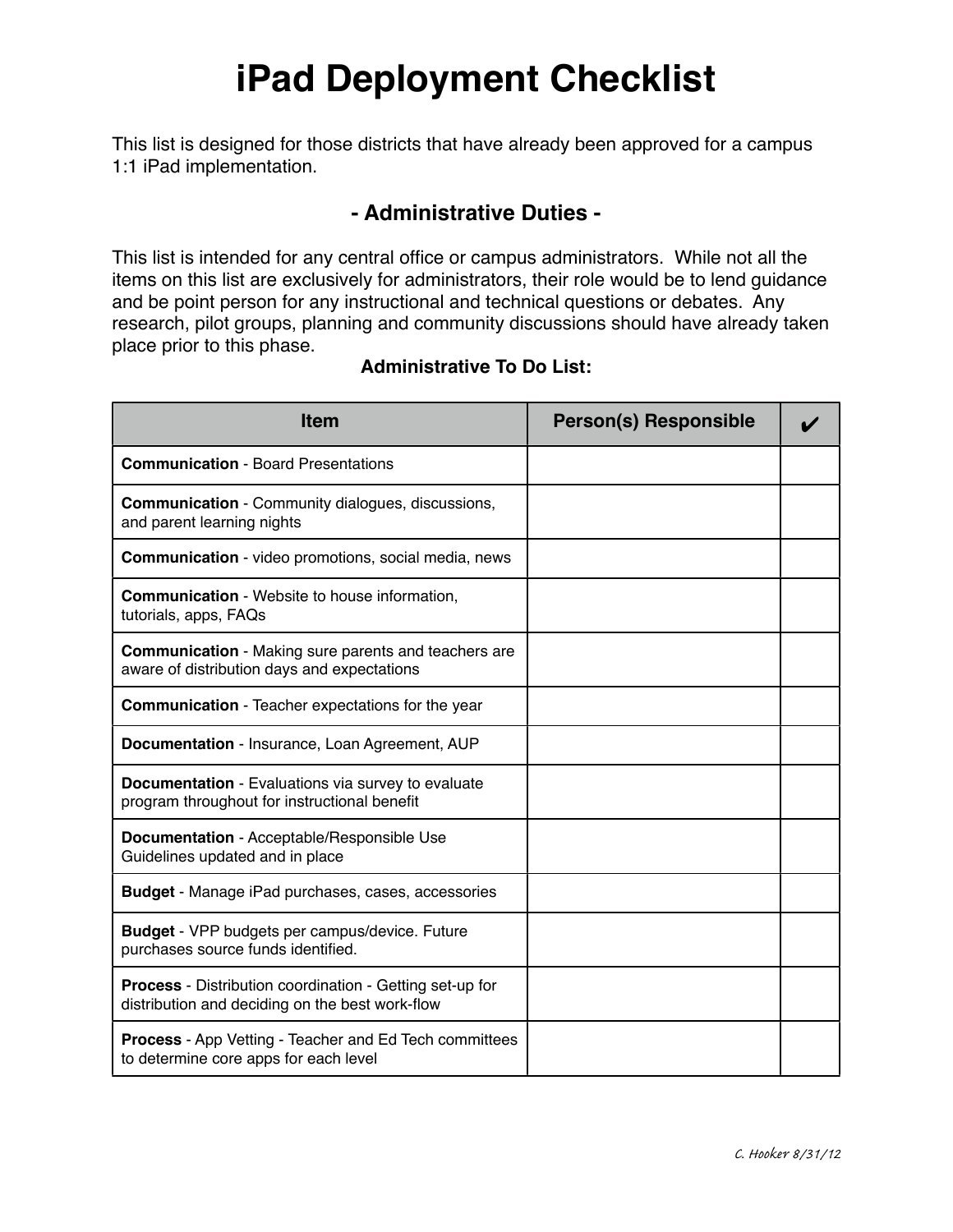## **iPad Deployment Checklist**

## **Instructional Duties -**

This list is intended for any district instructional technology trainers and teachers. The focus here is on integration of the device in the classroom with a thought of how to train without overwhelming the staff with too many options. An important part of this is being on a campus- and district-based "App vetting" committee. Having too many apps and choices makes training more difficult and it doesn't send a consistent message.

#### **Instructional To Do List:**

| <b>Item</b>                                                                                                                                                     | <b>Person(s) Responsible</b> |  |
|-----------------------------------------------------------------------------------------------------------------------------------------------------------------|------------------------------|--|
| Staff training - Summer/Ongoing - Orientation, leveled<br>and subject-based immersion and integration                                                           |                              |  |
| Staff training - Before start of school - Updates on<br>systems, apps, gradebook, CMS, file-sharing, email                                                      |                              |  |
| Staff training - During school year - Subject/Grade level<br>team app sharing sessions (i.e. Appy Hours) either in<br>person or online (via Edmodo for example) |                              |  |
| Student training - Lessons prior to deployment on<br>responsible use, commonsense.org                                                                           |                              |  |
| Student training - Student video orientation                                                                                                                    |                              |  |
| Student training - During school year - revisit<br>expectations & use throughout.                                                                               |                              |  |
| Tutorials - Video tutorials created for apps                                                                                                                    |                              |  |
| Tutorials - PDF Step-set tutorials created                                                                                                                      |                              |  |
| Tutorials - Uploading and maintaining tutorials and<br>information on website                                                                                   |                              |  |
| <b>Process</b> - App vetting committees - Deciding which apps<br>should be distributed on a grade-level basis                                                   |                              |  |
| <b>Process</b> - Textbook investigation/transition to online                                                                                                    |                              |  |
| <b>Process</b> - Capturing and evaluating progress in<br>classrooms                                                                                             |                              |  |
| <b>Communication</b> - Before start of school - Distribution<br>process and information for students                                                            |                              |  |
| <b>Communication</b> - capturing/sharing innovative projects,<br>ideas, classroom activities                                                                    |                              |  |